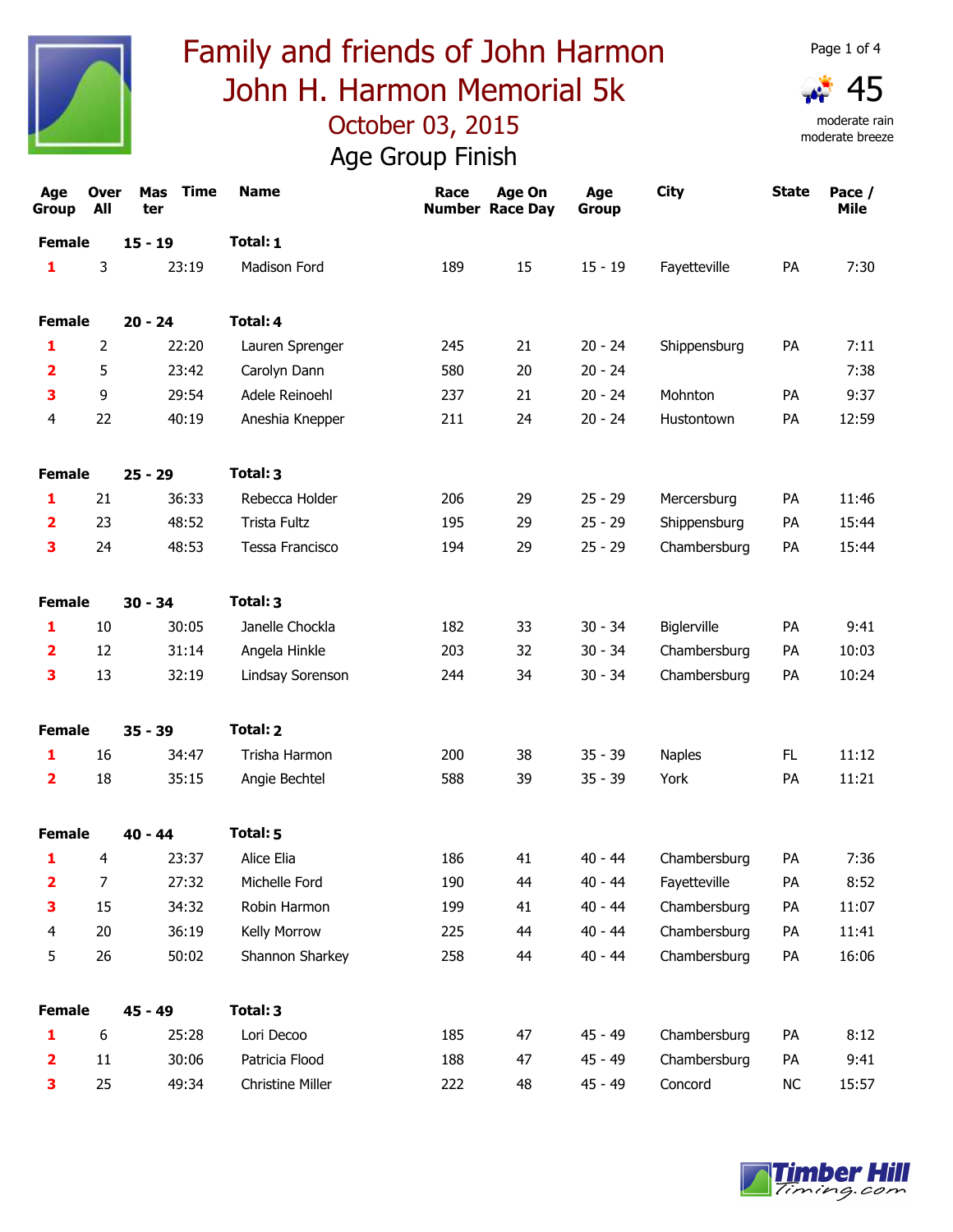

moderate rain moderate breeze

| Age<br>Group            | <b>Over</b><br>All | Time<br>Mas<br>ter | <b>Name</b>               | Race | <b>Age On</b><br><b>Number Race Day</b> | Age<br><b>Group</b> | <b>City</b>  | <b>State</b> | Pace /<br>Mile |
|-------------------------|--------------------|--------------------|---------------------------|------|-----------------------------------------|---------------------|--------------|--------------|----------------|
| <b>Female</b>           |                    | $55 - 59$          | Total: 2                  |      |                                         |                     |              |              |                |
| 1                       | 8                  | 27:53              | Brenda Scriptunas         | 255  | 55                                      | $55 - 59$           | Chambersburg | <b>PA</b>    | 8:58           |
| $\overline{\mathbf{2}}$ | 14                 | 33:50              | Tara Kellam               | 209  | 59                                      | $55 - 59$           | Fayetteville | PA           | 10:53          |
| <b>Female</b>           |                    | $60 - 64$          | Total: 3                  |      |                                         |                     |              |              |                |
| 1                       | 19                 | 35:25              | Margaret Horioka          | 208  | 60                                      | $60 - 64$           | Williamsport | MD           | 11:24          |
| $\overline{\mathbf{2}}$ | 27                 | 55:25              | Rebecca Bascom            | 587  | 62                                      | $60 - 64$           |              |              | 17:50          |
| 3                       | 28                 | 55:26              | Lucinda Anderson          | 586  | 63                                      | $60 - 64$           |              |              | 17:51          |
| <b>Female</b>           |                    | $65 - 69$          | Total: 1                  |      |                                         |                     |              |              |                |
| 1                       | 17                 | 35:02              | Patricia Phenicie-Grandel | 235  | 66                                      | $65 - 69$           | Chambersburg | PA           | 11:17          |

| <b>Over</b><br><b>All</b> | <b>Mas</b><br>ter | <b>Name</b>                                                    | Race                                            | Age On | Age<br>Group           | <b>City</b>   | <b>State</b> | Pace /<br>Mile |
|---------------------------|-------------------|----------------------------------------------------------------|-------------------------------------------------|--------|------------------------|---------------|--------------|----------------|
|                           |                   | Total: 2                                                       |                                                 |        |                        |               |              |                |
| 12                        |                   | Hayden Oldham                                                  | 231                                             | 12     | 14 & under             | Waynesboro    | PA           | 7:06           |
| 17                        |                   | <b>Thomas Elia</b>                                             | 187                                             | 14     | 14 & under             | Chambersburg  | PA           | 7:23           |
|                           |                   | Total: 1                                                       |                                                 |        |                        |               |              |                |
| $\overline{4}$            | 19:09             | Shiloh Lehman                                                  | 213                                             | 15     | $15 - 19$              | Chambersburg  | PA           | 6:10           |
|                           |                   | Total: 1                                                       |                                                 |        |                        |               |              |                |
| 5                         |                   | Lee Brown                                                      | 862                                             | 21     | $20 - 24$              |               |              | 6:23           |
|                           |                   | Total: 3                                                       |                                                 |        |                        |               |              |                |
| 8                         | 20:58             | <b>Adam Martin</b>                                             | 217                                             | 25     | $25 - 29$              | Chambersburg  | PA           | 6:45           |
| 38                        | 32:36             | Aaron Myers                                                    | 226                                             | 27     | $25 - 29$              | Chambersburg  | PA           | 10:30          |
| 42                        | 40:18             | Jason Mellott                                                  | 221                                             | 27     | $25 - 29$              | Three Springs | PA           | 12:58          |
|                           |                   | Total: 4                                                       |                                                 |        |                        |               |              |                |
| 3                         | 18:57             | Daniel Knepper                                                 | 583                                             | 34     | $30 - 34$              | Chambersburg  | PA           | 6:06           |
| 11                        |                   | Jeremy Hawk                                                    | 202                                             | 31     | $30 - 34$              | Chambersburg  | PA           | 7:04           |
| 23                        | 26:36             | Nathan Richards                                                | 590                                             | 34     | $30 - 34$              |               |              | 8:34           |
| 28                        | 27:57             | <b>Rob Norris</b>                                              | 591                                             | 31     | $30 - 34$              |               |              | 8:60           |
|                           |                   | 14 & under<br>$15 - 19$<br>$20 - 24$<br>$25 - 29$<br>$30 - 34$ | <b>Time</b><br>22:04<br>22:55<br>19:50<br>21:56 |        | <b>Number Race Day</b> |               |              |                |

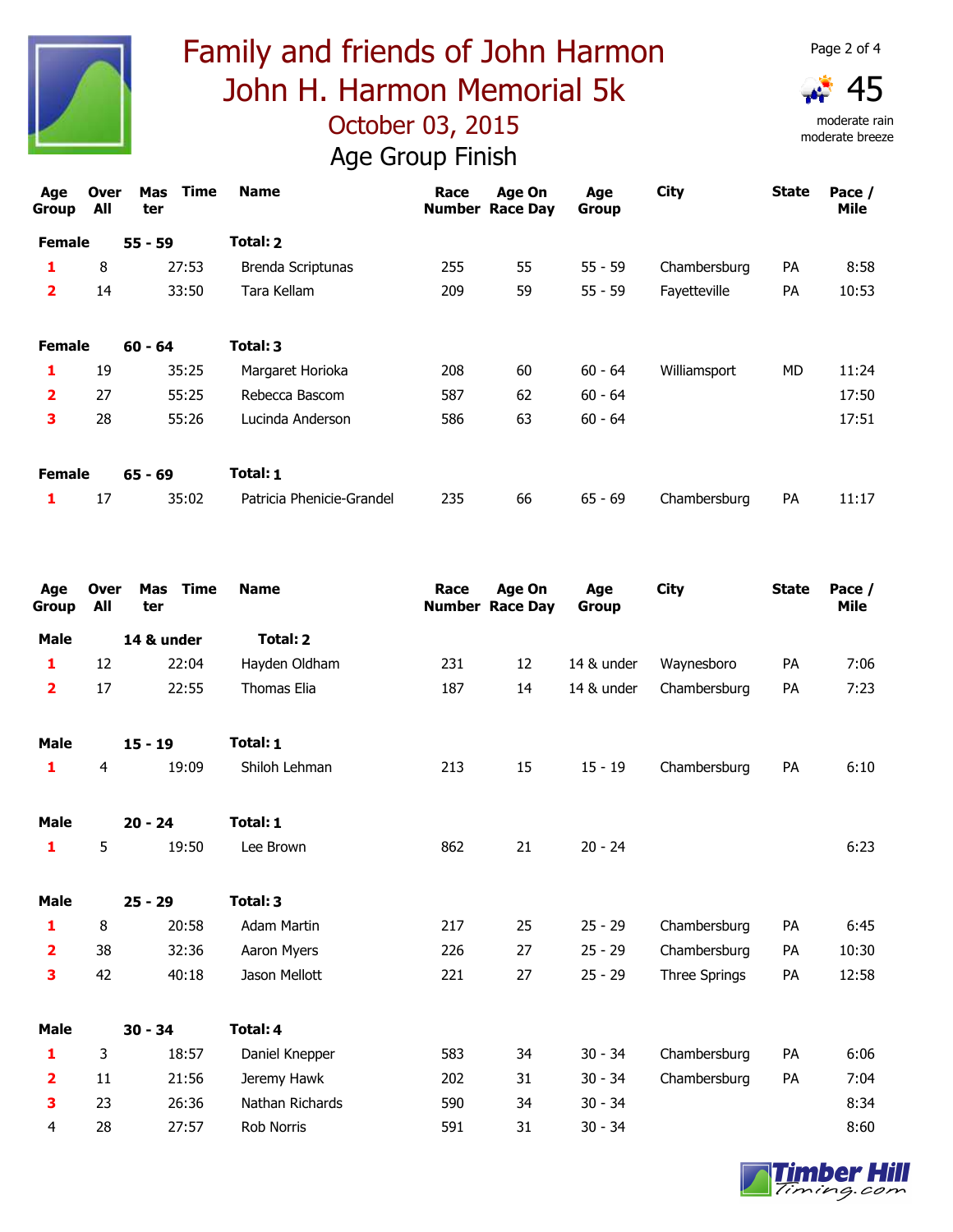

moderate rain moderate breeze

| Age<br>Group            | <b>Over</b><br>All | Mas Time<br>ter | <b>Name</b>           | Race | Age On<br><b>Number Race Day</b> | Age<br><b>Group</b> | <b>City</b>  | <b>State</b> | Pace /<br>Mile |
|-------------------------|--------------------|-----------------|-----------------------|------|----------------------------------|---------------------|--------------|--------------|----------------|
| <b>Male</b>             | $35 - 39$          |                 | Total: 7              |      |                                  |                     |              |              |                |
| 1                       | 14                 | 22:30           | <b>Dustin Timmons</b> | 247  | 36                               | $35 - 39$           | Orrstown     | PA           | 7:15           |
| $\overline{\mathbf{2}}$ | 15                 | 22:33           | Marc Harmon           | 198  | 35                               | $35 - 39$           | Medford      | MA           | 7:15           |
| 3                       | 20                 | 25:56           | <b>Brian Walker</b>   | 249  | 36                               | $35 - 39$           | Waynesboro   | PA           | 8:21           |
| 4                       | 24                 | 26:36           | <b>Brian Hanks</b>    | 589  | 36                               | $35 - 39$           |              |              | 8:34           |
| 5                       | 29                 | 28:02           | Jason Forrester       | 191  | 39                               | $35 - 39$           | Chambersburg | PA           | 9:01           |
| 6                       | 35                 | 31:14           | Stephen Chmiel        | 254  | 35                               | $35 - 39$           | Chambersburg | PA           | 10:03          |
| 7                       | 39                 | 32:37           | Jason Sgro            | 240  | 38                               | $35 - 39$           | Chambersburg | PA           | 10:30          |
| <b>Male</b>             |                    | $40 - 44$       | Total: 3              |      |                                  |                     |              |              |                |
| 1                       | 13                 | 22:26           | <b>Billy Gunn</b>     | 196  | 44                               | $40 - 44$           | Chambersburg | PA           | 7:13           |
| $\overline{\mathbf{2}}$ | 18                 | 23:53           | Dave Mcnairn          | 256  | 40                               | $40 - 44$           | Chambersburg | PA           | 7:41           |
| 3                       | 21                 | 25:58           | Robert Offutt         | 230  | 44                               | $40 - 44$           | Fayetteville | PA           | 8:21           |
| <b>Male</b>             |                    | $45 - 49$       | Total: 6              |      |                                  |                     |              |              |                |
| 1                       | 2                  | 18:10           | <b>Bill Dann</b>      | 184  | 47                               | $45 - 49$           | Chambersburg | PA           | 5:51           |
| $\overline{\mathbf{2}}$ | 25                 | 26:45           | Jeff Holmes           | 207  | 49                               | $45 - 49$           | Chambersburg | PA           | 8:37           |
| 3                       | 33                 | 29:58           | Anthony Ambrosio      | 163  | 46                               | $45 - 49$           | Shippensburg | PA           | 9:39           |
| 4                       | 34                 | 30:27           | Greg Lytle            | 216  | 48                               | $45 - 49$           | Chambersburg | PA           | 9:48           |
| 5                       | 37                 | 32:31           | Keith Miller          | 223  | 49                               | $45 - 49$           | Concord      | <b>NC</b>    | 10:28          |
| 6                       | 40                 | 36:26           | Duane Bock            | 178  | 47                               | 45 - 49             | Chambersburg | PA           | 11:44          |
| <b>Male</b>             |                    | $50 - 54$       | Total: 5              |      |                                  |                     |              |              |                |
| 1                       | 6                  | 20:27           | Michael Natale        | 227  | 50                               | $50 - 54$           | York         | PA           | 6:35           |
| $\overline{\mathbf{2}}$ | 7                  | 20:30           | Rodney Small          | 243  | 54                               | $50 - 54$           | Chambersburg | PA           | 6:36           |
| з.                      | 9                  | 21:31           | Craig Leisher         | 215  | 54                               | $50 - 54$           | Chambersburg | PA           | 6:56           |
| $\overline{\mathbf{4}}$ | 30                 | 28:06           | Donald Meck           | 220  | 54                               | $50 - 54$           | Chambersburg | PA           | 9:03           |
| 5                       | 32                 | 29:54           | Ronald Leighty        | 214  | 50                               | $50 - 54$           | Chambersburg | PA           | 9:37           |
| <b>Male</b>             |                    | $55 - 59$       | Total: 2              |      |                                  |                     |              |              |                |
| 1                       | 19                 | 24:37           | Mitch Hawbaker        | 201  | 56                               | $55 - 59$           | Mercersburg  | PA           | 7:55           |
| $\overline{\mathbf{2}}$ | 26                 | 27:38           | <b>Brian Hair</b>     | 197  | 57                               | $55 - 59$           | Shippensburg | PA           | 8:54           |
| <b>Male</b>             |                    | $60 - 64$       | Total: 6              |      |                                  |                     |              |              |                |
| 1                       | 10                 | 21:49           | Neal Riemenschneider  | 579  | 61                               | $60 - 64$           |              |              | 7:01           |
| $\overline{\mathbf{2}}$ | 22                 | 26:06           | Neal Hospelhorn       | 585  | 64                               | $60 - 64$           | Chambersburg | PA           | 8:24           |